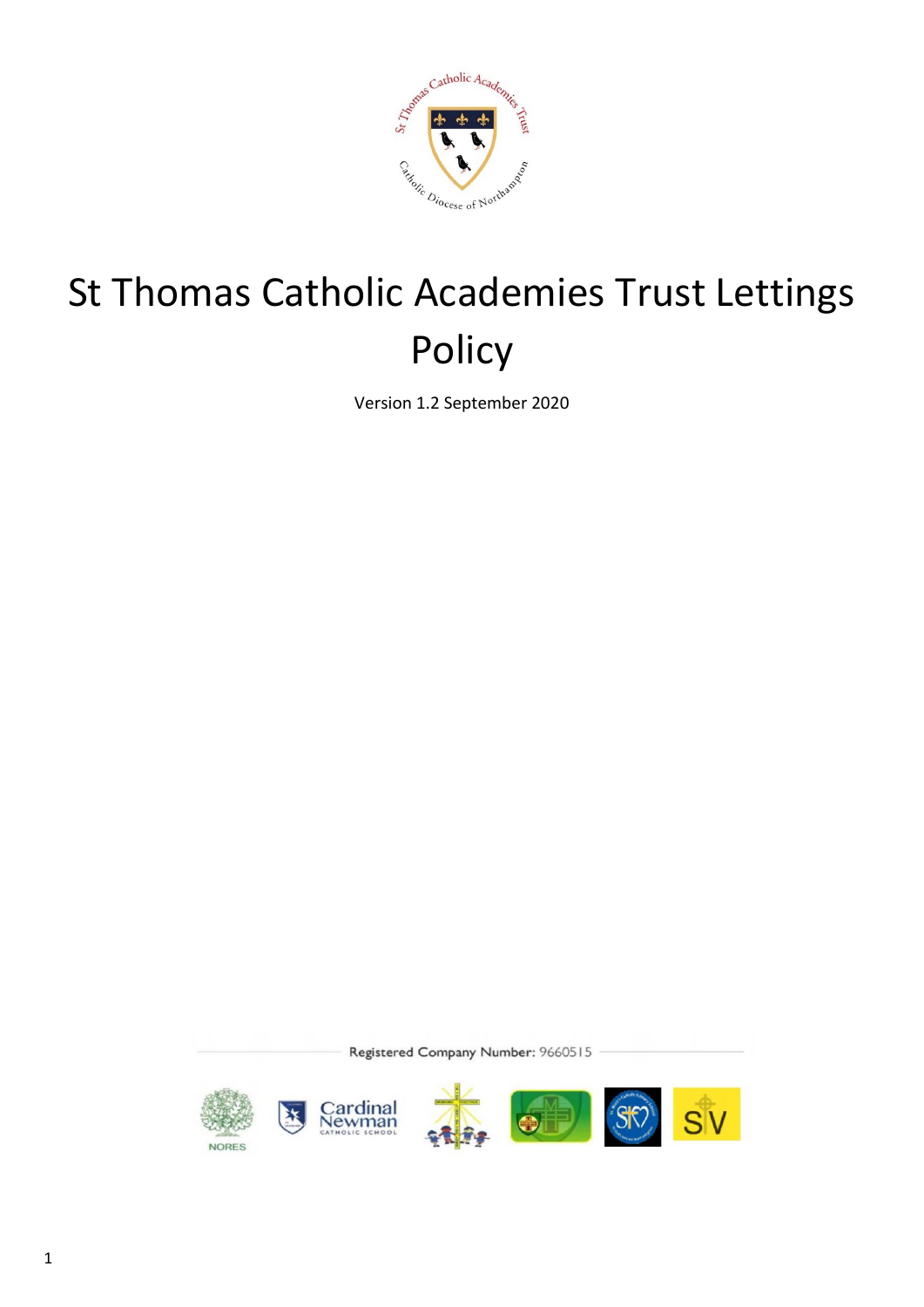#### **Introduction**

The St Thomas Catholic Academies Trust recognises that the primary purpose of schools' premises is to provide accommodation for the teaching, learning and welfare of its students. The requirements of the school will therefore always take precedence over external hiring's. However, when not required by the school, the Trust is willing to hire out school premises as the buildings:

• represent a significant capital investment and therefore should be used as far as possible.

- can provide a valuable resource to the community which the school serves;
- are a potential source of income.

The Trust also recognises that the hiring out of school premises will always be an incidental part of the Trust/school aims.

#### **Conditions of Hire**

The following information sets out the conditions under which the Trusts premises maybe hired.

1. The minimum letting period is one hour

2. Except in exceptional circumstances, lettings should be taken out, at least two weeks in advance.

3. It is a requirement of the hirer that they provide proof of public liability insurance, the sum insured should not be less than £2 million. If the group or organisation is unable to supply Insurance cover then the Trust will be unable to accept an application of hire.

4. A 'No Smoking' policy is in operation throughout the school and all hirers are expected to respect and enforce the policy.

5. It is the responsibility of the hirer to adhere to all Health & Safety and Fire Regulations and, particularly, the number of people who are allowed to attend various functions. (as per Hirers Application Form)

6. The hirer is to be responsible for restoring the premises to the condition in which they found them; this is to include re-sighting any furniture that has been moved and any cleaning up necessary. We reserve the right to levy a cleaning charge if facilities are not restored appropriately.

7. A deposit of 50% is required at the time of booking-this will only apply to one-off or ad-hoc bookings e.g. weekend sports, events etc. The deposit is returnable if the letting is cancelled more than four weeks prior to the event less a £25.00 administration charge.

8. It is the hirer's responsibility to ensure that they obtain a Public Entertainment/Occasional Licence and other licenses as required.

9. Concessions may be made to diocesan or parishes if agreed in the first instance with the Headteacher.

10. The school will request hirers to provide their unique DBS reference number where the letting applies to vulnerable groups under the safeguarding regulations.

11. The school and Trust reserve the right to refuse any application for hire. The Premises are to be let out on the basis that they will not be used for any purpose which is contrary to the teachings of the Catholic Church or which could cause offence. At all times the Catholic nature of the Premises must be respected. Any breach or potential breach of this provision will mean that the use of the Premises is withdrawn.

The Trust wish the school to continue its support of various charities and neighbouring community groups. The Headteacher or his/her nominated representative may opt to waive the letting fee for events/meetings of such groups.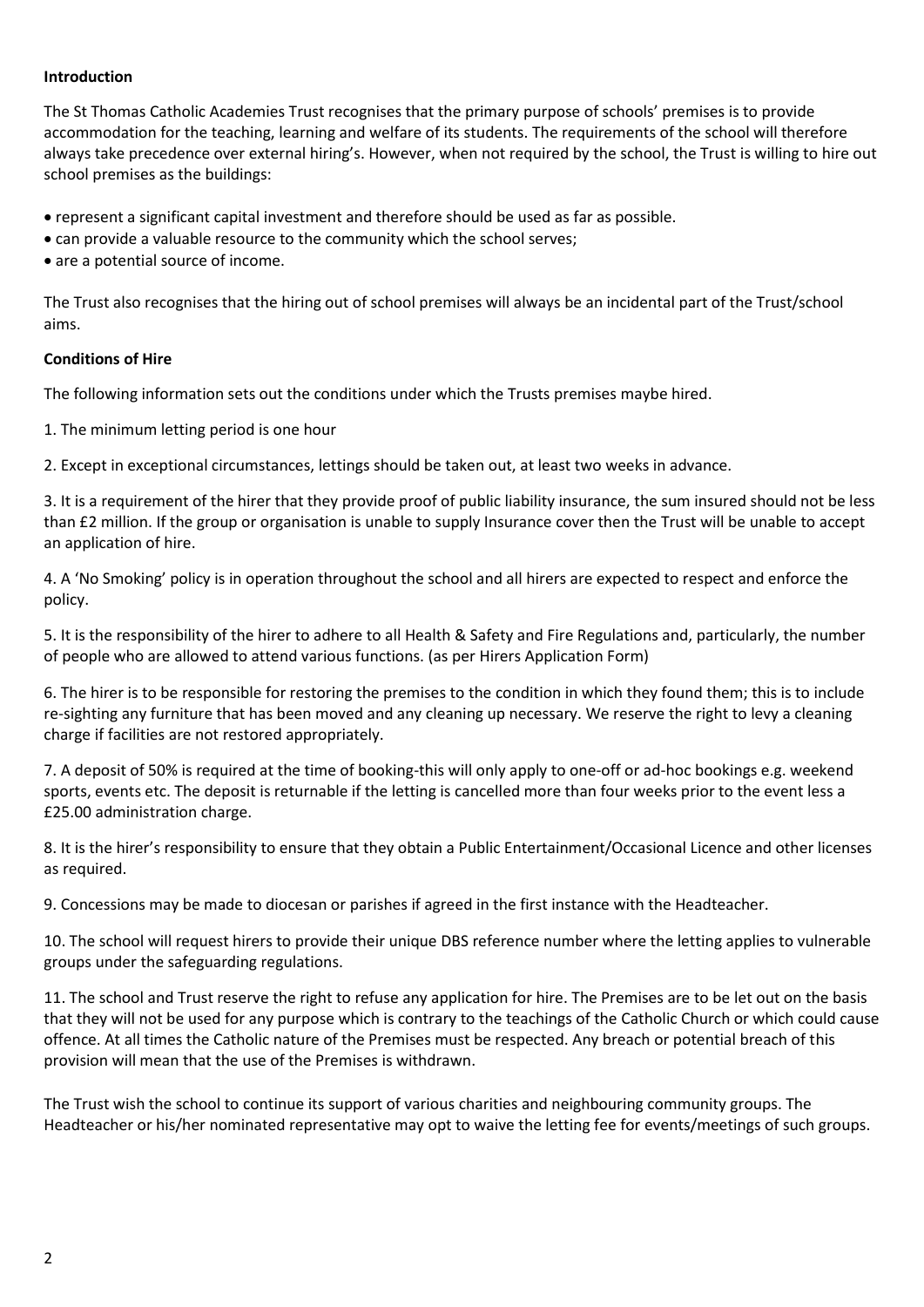#### **Events Considered Appropriate**

- a) Plays, Concerts
- b) Jumble Sales/Antique Fairs
- c) Conferences/Meetings/Corporate Events
- d) Adult Community Learning Service/Saturday Workshops

e) Any other event where the school's Management is satisfied that the hirer can be trusted to look after and take responsibility for the premises and facilities used that would not compromise the values of the school or community.

#### **Organisations Considered Inappropriate**

- a) Organisations promoting racial, sexual or religious prejudice or inequality.
- b) Tobacco companies
- c) Organisations which use or advocate the use of unlawful acts to achieve their objectives.
- d) Political (except where required by law)
- e) Organisations that do not fit to the ethos of the Trust
- f) Any other organisation that the Trust considers inappropriate.

The Trust have delegated to the Headteacher or his/her representative the responsibility of accepting or rejecting any applications made and to apply the Lettings Policy to such applications.

#### **Basis for Charges**

In arriving at rates for lettings, the Board of Trustee has agreed the following principles:

- that the Academy should not, except in exceptional circumstances, subsidise the letting of its premises to third parties;
- The charge should take into account heating and energy costs in addition to staffing costs
- that the overall cost of letting school facilities must be recovered from users;
- that VAT at the prevailing rate, if chargeable, will be payable in addition to the hirers charge;

#### **VAT**

As a general rule if the letting makes use of a school sports facility e.g. gymnasium, hall or playing fields, then VAT will be chargeable. However, if certain conditions are met then the letting may be exempt from VAT e.g. sole use for more than 24 hours or a series often or more bookings are made and paid for at one time.

Lettings of meeting rooms or classrooms are generally VAT exempt

Charges for lettings will be as Appendix 1 attached. The Headteacher or his/her nominated representative shall be entitled to agree a concessionary rate for any particular hiring providing proof of third-party insurance has been confirmed.

#### **Cancellations**

The Trust will seek to recover any cost incurred by the school which is unavoidable as result of the cancellation of a letting.

#### **Administration of Hiring Premises**

All schools are responsible for the administration of their premises hiring. Bookings for 8 weeks or more will be invoiced at monthly intervals.

### **Terms and Conditions**

No member of staff of a school, with the exception of the Finance manager in conjunction with the Strategic Executive Leader/Headteacher, is allowed to vary the terms and conditions under which the school's premises are hired out or to deviate from the hirer's charges. All hiring of the Trust's premises, including those for which no charge is made, shall be properly documented and all hirers must sign a Hire Agreement which includes a copy of the conditions of hire. The Hire Agreement is an enforceable contract. Hire Agreements will be reviewed on a yearly basis.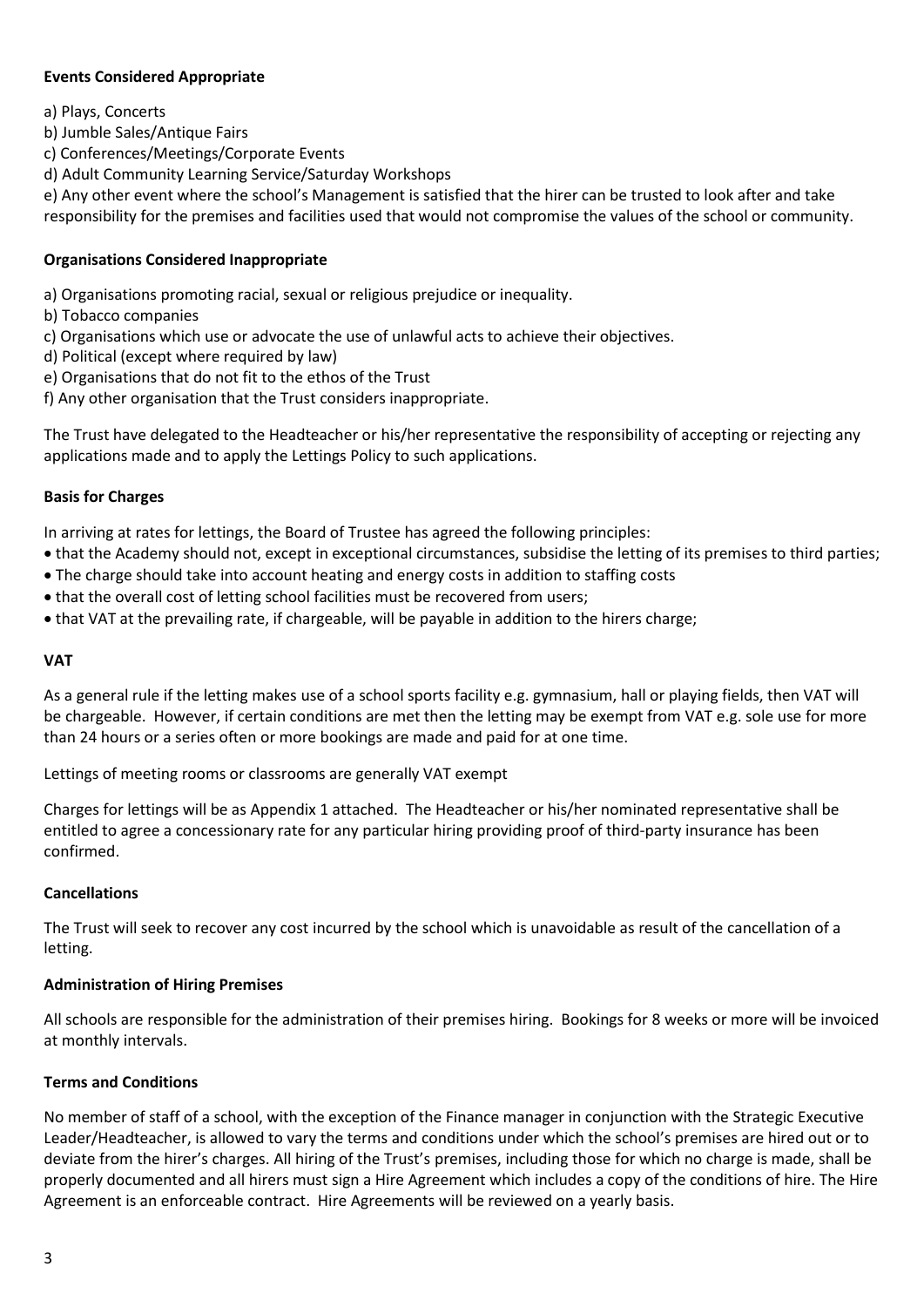## **Credit Facilities**

The Schools Trust will allow the extension of credit to organisations and individuals where they are satisfied that these are credit worthy. However, the Schools Trust reserves the right to with draw credit facilities where prompt payment is not received. In all cases where credit is extended, an invoice will be issued. Credit facilities are not available for hiring's where the charge is less than £50.

#### **Security**

The Schools Trust will not normally insist upon continuous Site Agent presence. However, it does reserve the right to insist upon site agent presence where the nature of the hiring may leave the school vulnerable to theft or damage.

#### Safeguarding and Child Protection

Hirers providing services to children must have policies and procedures in place to ensure children's safety and any Risk Assessments and DBS certificates required by the Hirer must be supplied to the School upon request. At an event where the number of children is likely to exceed 100, the Hirer must ensure that a sufficient number of adults to supervise and control the movement of the children and to take all reasonable precautions for the safety of the children.

#### **Complaints procedure**

A complaint about the school from someone letting the school premises should be dealt by contacting the school and asking for the school's Complaints Procedure.